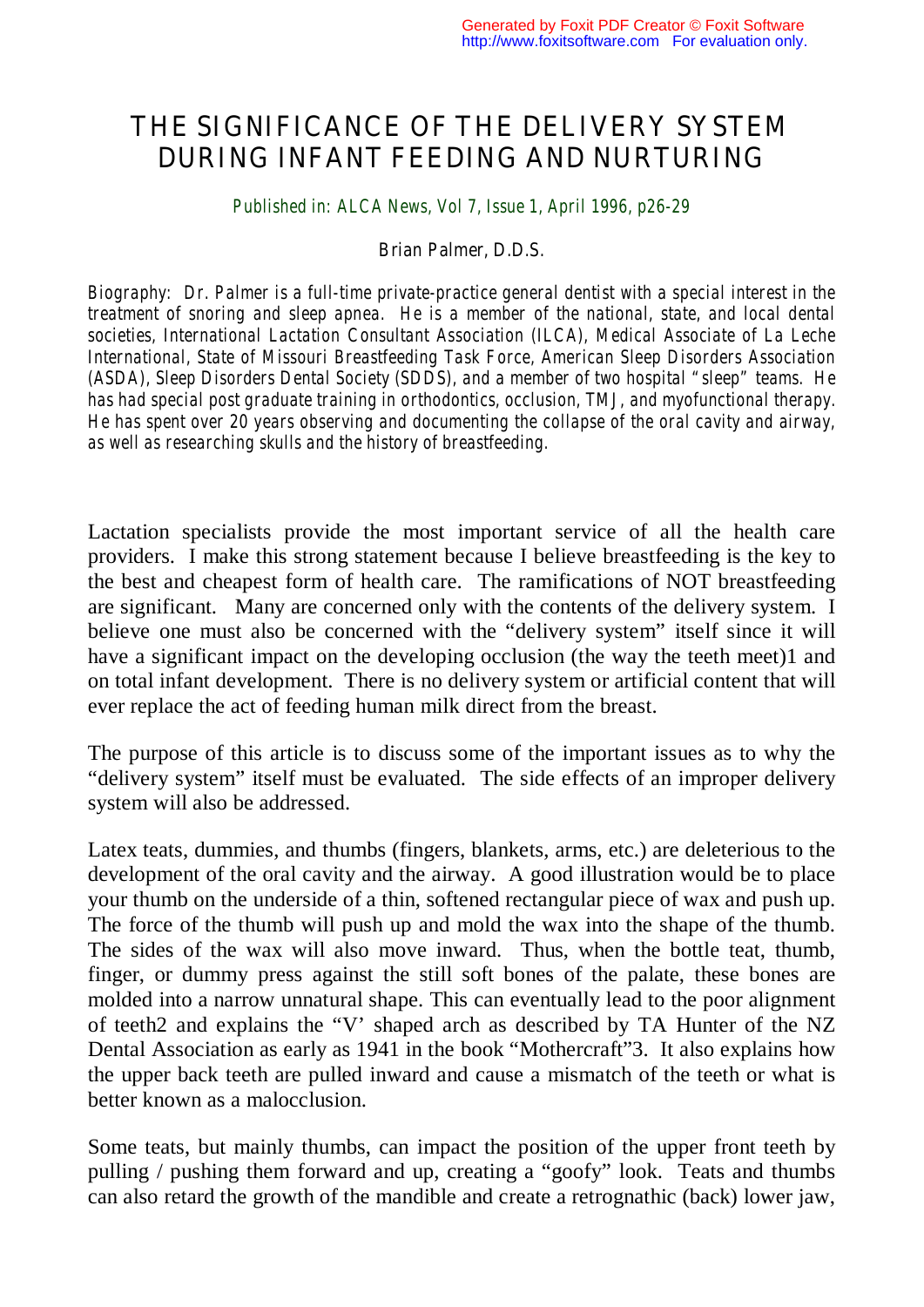causing an "open" bite in which the upper and lower front teeth do not contact each other as they should. Once you have this malocclusion a domino effect occurs that damages the rest of the teeth. The damage that occurs includes - loose teeth, sore teeth, bone break-down, and notches near the gum line.

Another problem that occurs during this same illustration is that of infringing on the space in the nasal cavity. As one pushes up on the roof of the mouth, the floor of the nasal chamber is rising at the same time. Since the bridge or the top edge of nose does not rise accordingly - you have a decrease in total nasal volume. This can have a dramatic effect on the individual's breathing efficiency since the size of the chamber is decreased. There is a direct correlation between being healthy and ease of breathing.



24 Illustrates how a high palate impacts arch width and nasal space.

A challenge teat manufacturers have is the firmness of the latex or silicone that their product is made of. If it is too soft, it will stay compressed for a longer time after a suck and it will not refill very easily. Teats made of harder latex or silicone rebound and refill quickly. The problem however, is that the harder the teat composition, the more it will deform the hard palate.

The anatomy of a suck as described by Woolridge4 and Escott5 states that during breastfeeding, a compression wave moves from the tip to the back of the tongue against the underside of the nipple and breast tissue. This peristaltic like motion pushes the milk ahead of itself, until it is expressed out of approximately 15 pores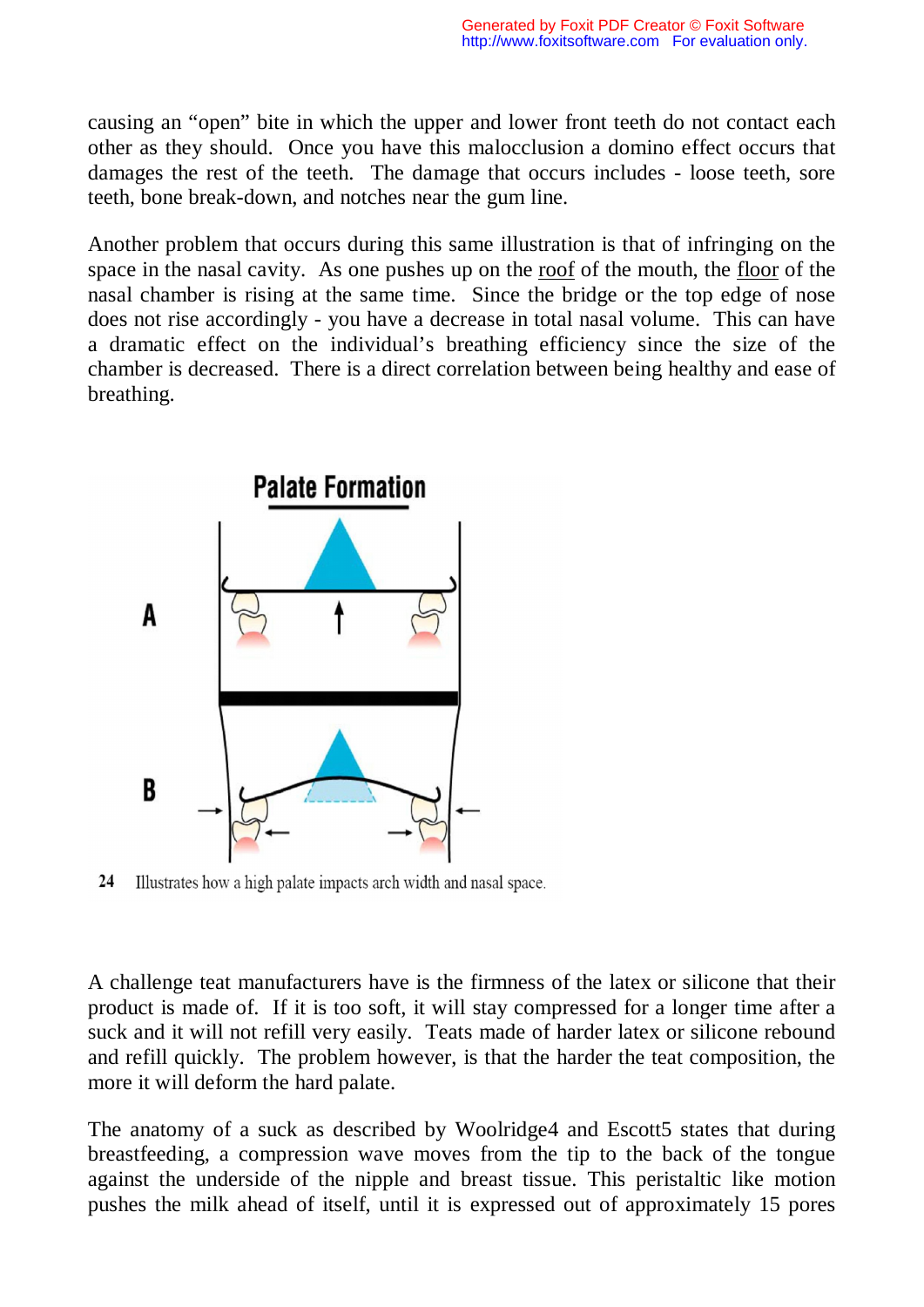near the tip of the nipple in a volume the baby can easily swallow. A small amount of "suction" or negative pressure is created to hold the nipple in place at the junction of the soft palate, but the act of feeding from a breast is quite different to sucking. The breastfeeding infant develops proper perioral musculature (muscles around the mouth and jaw) by the way it works its jaw muscles in this physiologically normal process. The human nipple is not harmful to the hard palate, because it has appropriate flexibility to flatten and broaden. This accounts for the fact breastfed babies have nicely rounded "U" shaped hard palates.

With an artificial teat the infant does not caress the bottom side of the teat, but rather has to squeeze it to express the contents. Depending on the hardness of the composition and the size of the hole at the end of the teat, the milk either "gushes" or squirts in a thin hard stream out the end, causing the infant to posture its tongue at the back of the throat to prevent too much liquid from going down its throat. This sets up a tongue habit described by some as a tongue thrust or deviate swallow.

This type of swallow, patterned through infancy, can become the usual swallow for that child, persisting into adult life, with devastating consequences to the oral cavity and the dentition. The tongue thrust is also one of the causes of otitis media. As the tongue postures up and back, it can physically push the soft palate up and obstruct the eustachian tube (auditory canal), or it can prevent the Tensor Palatini muscle (the muscle that open the eustachian tube during a swallow) from firing properly. Both have the same effect of preventing the infant from equalizing the pressure in its middle ear, decreasing circulation in the ear, and setting up a condition for otitis media.

Another contributing factor to the collapse of the airway involves the infant NOT receiving the mother's immunological and antibiotic benefits that are normally passed through the natural breast milk. Because the infant does not receive these benefits, he/she is more prone to illness and infection, and to combat these the body has to "kick in" its filtering system - the tonsils and adenoids. The tonsils and adenoids become inflamed and swollen thus decreasing the size of the airway even more and further reducing the efficiency of airflow. The enlarged adenoids can also interfere with the efficiency of the eustachian tubes as discussed above.

If the composition of the teat is on the hard side, the contents of the bottle will "gush" excessively. On the other hand, if the composition is too soft, the infant may have to suck excessively to get the fluid out. With this action, a strong vacuum force is set up in the throat or oropharynx area. This can be devastating to the airway by collapsing the walls in the throat area and decreasing the size of the airway, leading to even more inefficiency of breathing. Add together the decreased nasal space and the decrease in throat space, and you can see how the infant's ability to breathe is affected.